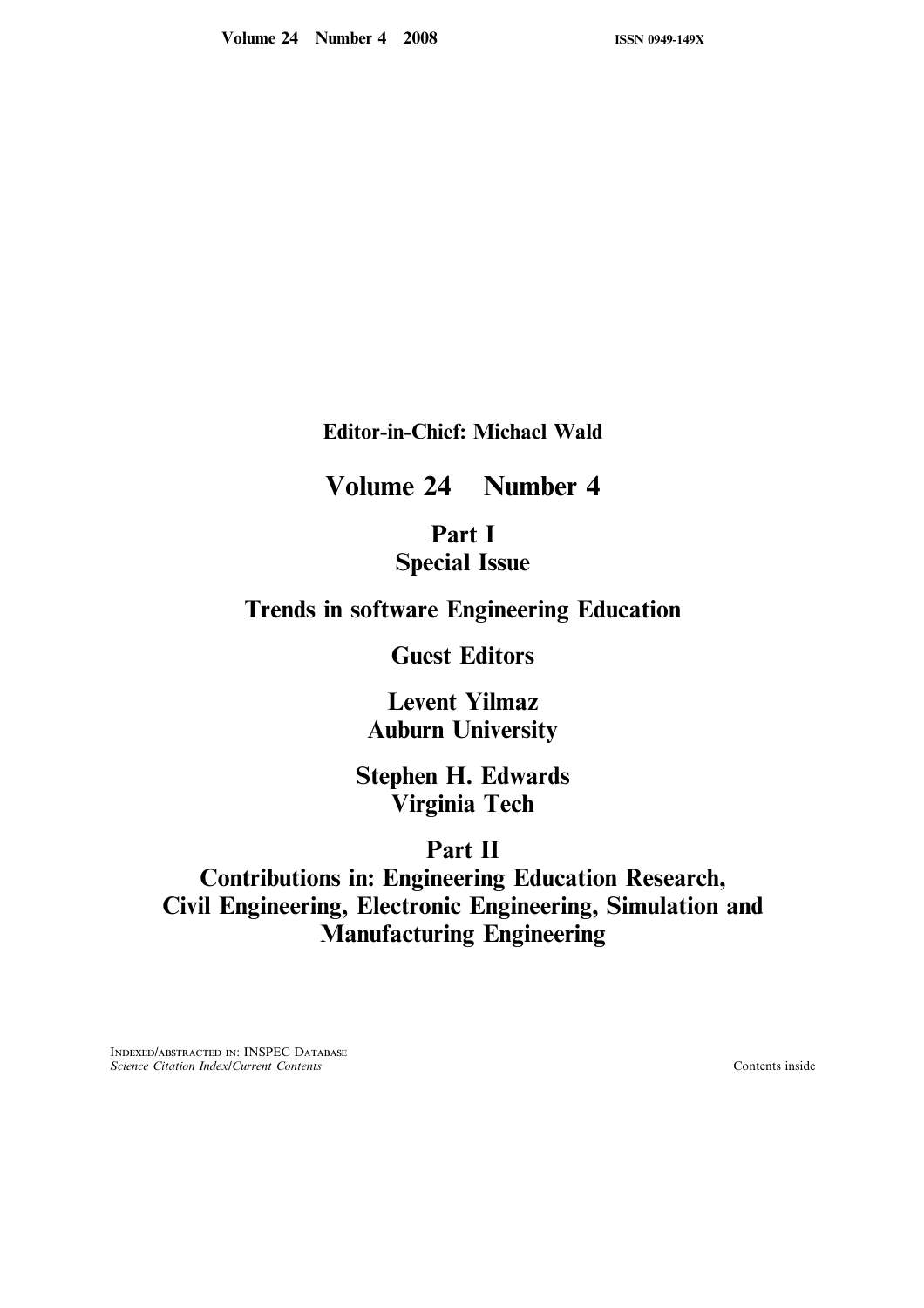# The International Journal of ENGINEERING EDUCATION

## EDITOR-IN-CHIEF

M. S. Wald, IJEE, Rossmore, Durrus, County Cork, Ireland. Tel: +3532761400; Fax: 3532762895; E-Mail: ijee@eircom.net Website: http://www.ijee.dit.ie. Editor's direct phone: (+353 27) 61400.

### Associate Editor (USA)

T. Kurfess, BMW Chair of Manufacturing Engineering, Clemson University, Clemson SC 29634-0921, USA; E-mail: kurfess@clemson.edu

## Associate Editors

Ahmad Ibrahim, RCC Institute of Technology, Toronto, Canada C. Kuo, University of Strathclyde, 100 Montrose St., Glasgow G4 0LZ, Scotland Tel: (International +44-141) 552 4400; E-mail: c.kuo@strath.ac.uk D. McCarthy, Dublin Institute of Technology, Bolton St., Dublin, Ireland M. Murphy, Dublin Institute of Technology, Bolton St., Dublin, Ireland J. Turner, Dublin Institute of Technology, Bolton St., Dublin, Ireland

## BOARD OF EDITORS

C. Y. Lam, School of Mechanical and Production Engineering, Nanyang Technological University, Singapore 639798

R. Natarajan, Chairman, All India Council for Technical Education, New Delhi, India

C. S. Slater, Department of Chemical Engineering, Rowan College, Glassboro, NJ 08028, USA

# Editorial Advisory Board

Caroline Baillie, Integrated Learning Centre, Faculty of Applied Sciences, Queens University, Kingston, Ontario, Canada K7L 3N6

Stuart Burgess, Department of Mechanical Engineering, University of Bristol, UK

E. Eder, Royal Military College of Canada, Kingston, Ontario, Canada K7K 5LO

Nesimi Ertugrul, Department of Electrical and Electronic Engineering, University of Adelaide, 5005 Australia

R. Felder, North Carolina State University, Raleigh NC 27695, USA

L. Genalo, Department of Materials Science and Engineering, Iowa State University, Ames IA 50011, USA Denis Gillet, Automatic Control Laboratory, Swiss Federal Institute of Technology, CH.-1015, Lausanne EPFL, Switzerland

J. Jawitz, Centre for Higher Education Development, University of Cape Town, South Africa

R. C. Jones, World Expertise LLC, 2001 Mayfair McLean Court, Falls Church, VA 22043-1761, USA

Paul King, Department of Biomedical Engineering, Vanderbilt University, Nashville TN 37235, USA

J. F. Marchman, Aerospace & Ocean Engineering Department, Virginia Tech, Blacksburg, VA 24061, USA

T. Owens, Dept. of Electrical Engineering and Electronics, Brunel University, Uxbridge, UB8 3PH, UK

S. Pomeranz, Department of Mathematical and Computer Sciences, University of Tulsa, Tulsa, OK, USA

Z. J. Pudlowski, Faculty of Engineering, Monash University, Clayton, Melbourne, Vic 3168, Australia

N. J. Salamon, Engineering Science and Mechanics, The Pennsylvania State University, University Park, PA 16802, USA

D. Schaefer, Georgia Institute of Technology, Savannah, GA 31407, USA

Sheri D. Sheppard, Mechanical Engineering, Stanford University, Stanford, CA 94305, USA P. Shiue, School of Engineering, Christian Brothers University, Memphis TN 38104, USA

Kok Kiong, Tan, Department of Electrical and Computer Engineering, National University of Singapore, Singapore

Igor Verner, Department of Education in Technology & Science, Technion, Haifa 32000, Israel

B. Wagner, Institute for Systems Engineering, University of Hanover, Germany

Levent Yilmaz, Computer Science and Software Engineering, Auburn University, Auburn AL36849, USA

#### 2008 Subscription Rates (including postage and insurance)

Annual institutional subscription rate £595. Subscription enquiries should be sent to TEMPUS Publications, IJEE, Rossmore, Durrus, County Cork, Ireland. Tel: +3532761400. Fax: + 3532762895. E-mail: ijee@eircom.net.

#### Back Issues

Back issues available from TEMPUS Publications.

Copyright  $\oslash$  2008 TEMPUS Publications **Published 6 per annum** 

It is a condition of publication that manuscripts submitted to this journal have not been published and will not be simultaneously submitted or published elsewhere. By submitting a manuscript, the authors agree that the copyright for their article is transferred to the publisher if and when the article is accepted for publication. However, assignment of copyright is not required from authors who work for organizations which do not permit such assignment. The copyright covers the exclusive rights to reproduce and distribute the article, including reprints, photographic reproductions, microform or any other reproductions of similar nature and translations. No part of this publication may be reproduced, stored in a retrieval system or transmitted in any form or by any means, electronic, electrostatic, magnetic tape, mechanical, photocopying, recording or otherwise, without permission in writing from the copyright holder.

#### Permission for Other Use

The copyright owner's consent does not extend to copying for general distribution, for promotion, for creating new works, or for resale. Specific written permission must be obtained from the publisher for such copying.

The Item-fee Code for this publication is:  $0949-149X/92$  \$3.00 + 0.00.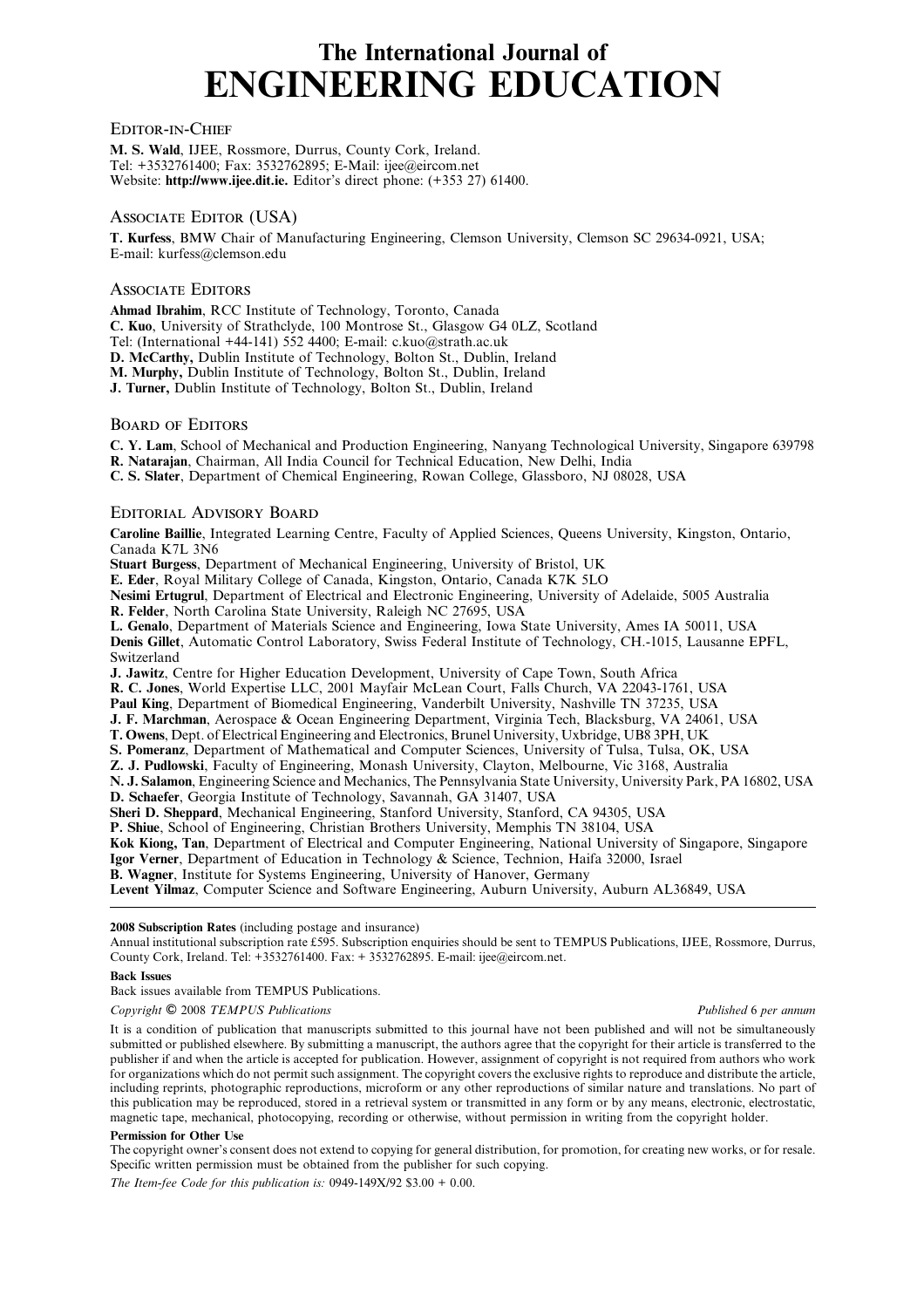# The International Journal of ENGINEERING EDUCATION

# Aims and Scope

This journal serves as an international interdisciplinary forum and source of reference for engineering education. A balance between papers on developments in educational methods and technology, case studies, laboratory applications, new theoretical approaches, educational policy and survey papers is aimed for. Comprehensive coverage of new education schemes and techniques makes the journal a unique source of ideas for engineering educators who are keen to keep abreast with latest developments in educational applications in all fields of engineering. The journal will cover engineering education news and open debates on engineering education policy related topics of transnational interest.

Some of the areas covered more extensively in recent issues are: CAD, CAE, computer applications in teaching thermodynamics, materials science, electrical engineering, new courses and curricula, engineering management, control engineering, mechanical engineering, engineering design, student evaluation and institutional accreditation.

Special issues on topics such as computer-aided engineering, engineering thermodynamics and engineering design are published periodically.

#### NOTES FOR CONTRIBUTORS

Papers for inclusion in the Journal should be submitted for refereeing to the Editor-in-Chief. The Editor-in-Chief should be informed by the authors of any submission made directly to a member of either Board.

The papers should include detailed information on relevance of the material to engineering education. Only papers not previously published will be accepted and, once accepted for the Journal, must not be published elsewhere.

Technical Notes, Letters-to-the-Editor and Book Reviews may also be submitted.

Papers should be submitted as A Word for Windows format and E mailed as an attachment to the editor at ijee@eircom.net. Papers over 5MB in size should be submitted on a CD-ROM.

Images and figures should be included in the Word document or transmitted as separate GIF files. Hardcopies may be requested for improving the resolution of the print version. All published papers are available in print and online form.

News items of transnational interest, including courses and workshops, should be submitted to the Editor-in-Chief, Dr. Michael Wald ijee@eircom.net

Full contents Papers and Journal information are available on World Wide Web on http://www.ijee.dit.ie.

Access to current volumes is for subscribers only using ID password of IP identification. Current page charge rates for publication are posted on our website www.ijee.dit.ie under Important Announcement for Authors.

#### Papers must be submitted in English.

A brief summary (not more than 100 words) of the scope of each paper must be sent with the manuscript.

Authors are requested to submit a brief biographical sketch of up to 100 words for each author.

Biographical sketches will be published with the paper unless requested otherwise.

Captions for figures and tables must be given on a separate sheet and included at the end of the manuscript.

Page charges are calculated according to the final number of published pages.

#### The journal follows Le Systeme International d'Unites.

All Greek characters and unusual symbols must be identified by name in the margin the first time they appear.

References in the text to published literature should be given by numbers in square brackets on the line and the references should be listed at the end of the paper in numerical order.

#### Journal references should be arranged thus:

1. L. A. Pipes, Matrix analysis of heat transfer problems. J. Franklin Inst. 263, 195-206 (1957).

#### Book references should be given as:

2. P. H. Parkin and H. R. Humphreys, Acoustics, Noise and Buildings, p. 84. Faber, London (1961).

Abbreviations of journal titles will follow World List of Scientific Periodicals.

Proofs will be sent to the first-named author for correction, unless otherwise specified.

Corrections must be restricted to printer's errors only. Other than these, any substantial changes may be charged to the author.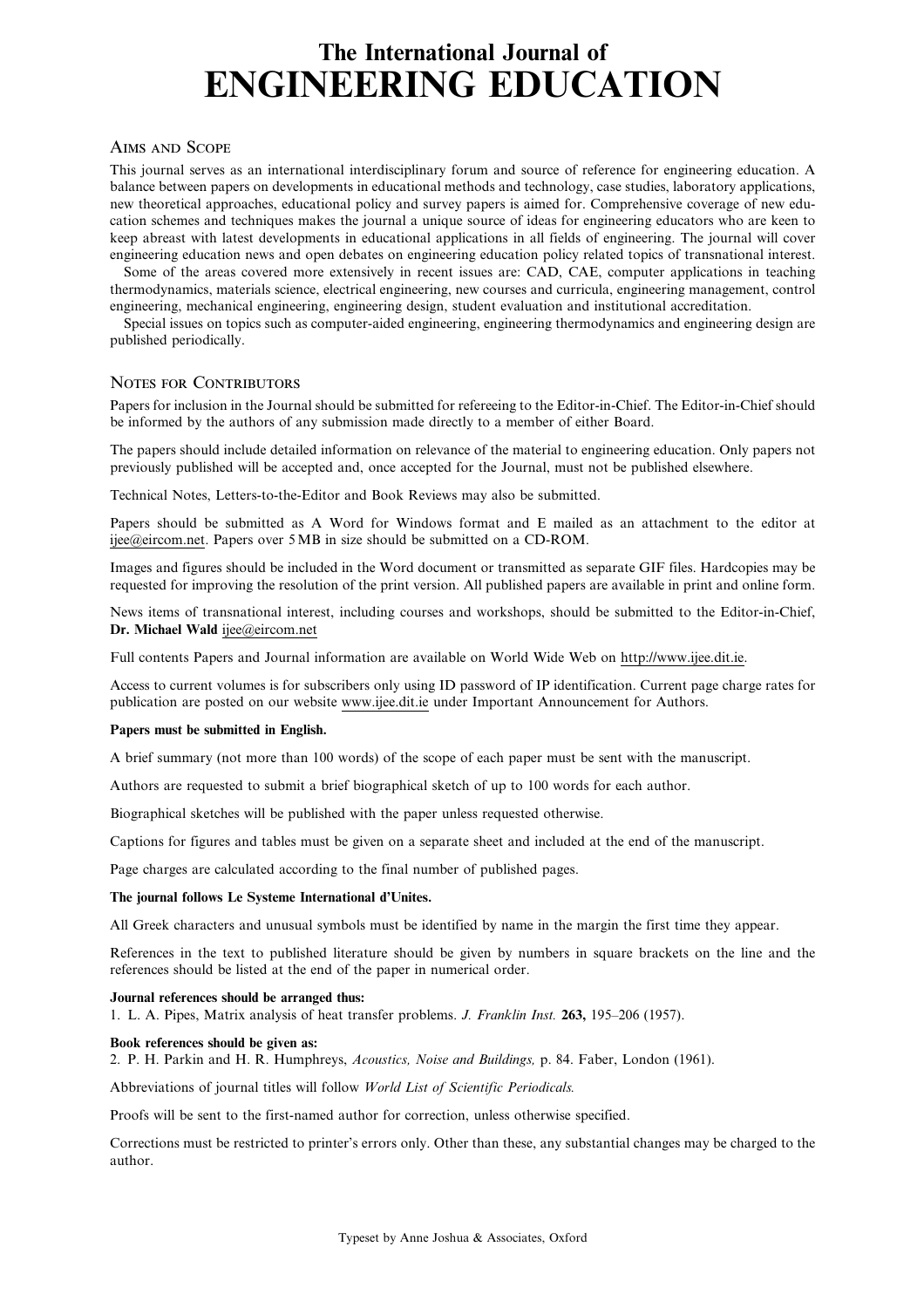Vol. 24, No. 4, pp. 645–849 INT. J. ENGINEERING EDUCATION 2008